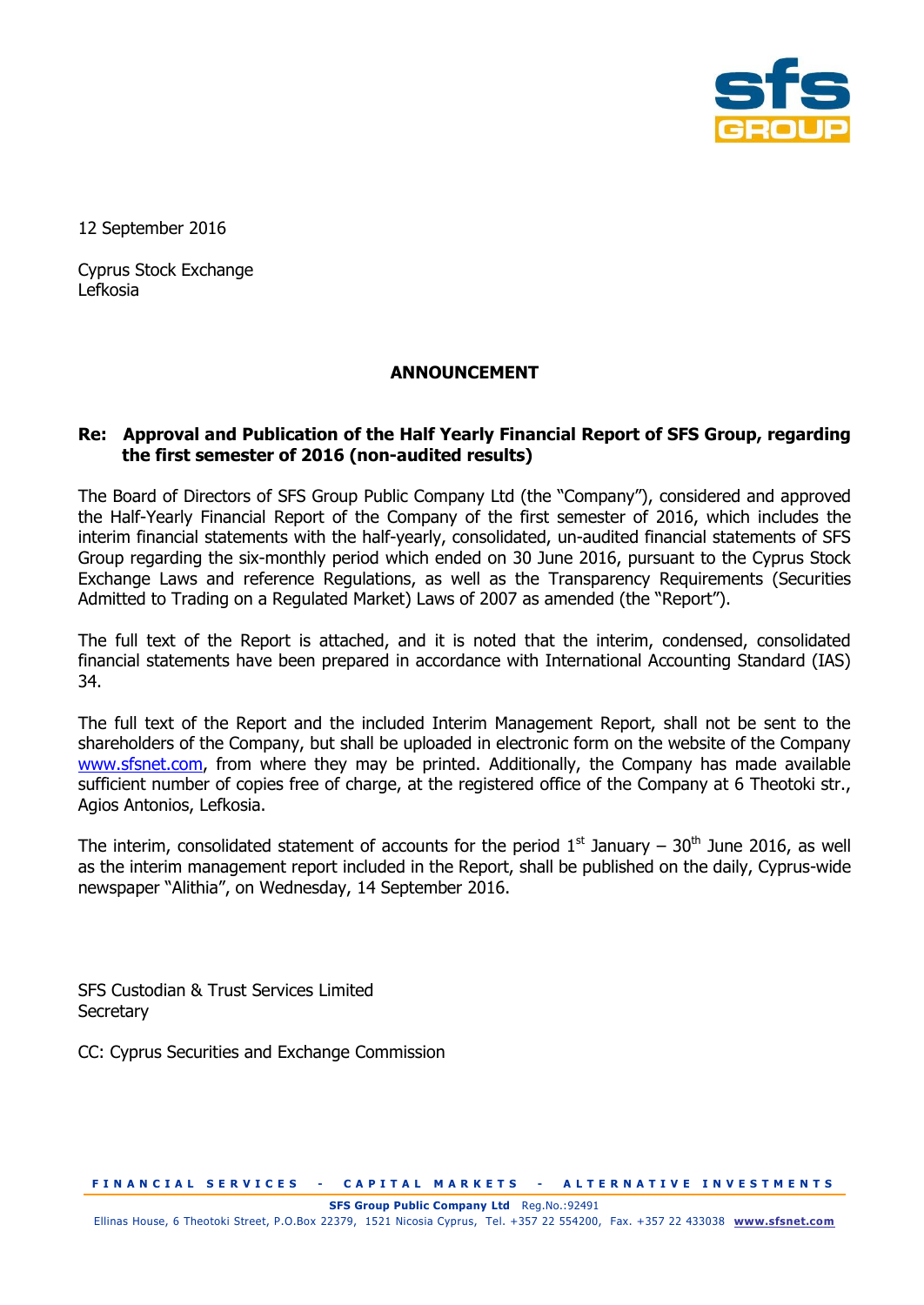

## **INTERIM CONSOLIDATED INCOME STATEMENT FOR THE PERIOD FROM 1 JANUARY TO 30 JUNE 2016**

|                                                          | <b>Period from</b>    | Period from  |
|----------------------------------------------------------|-----------------------|--------------|
|                                                          | 1 January to          | 1 January to |
|                                                          | 30 June               | 30 June      |
|                                                          | 2016                  | 2015         |
|                                                          | €                     | €            |
| Total revenue                                            | 10.142.751            | 8.432.038    |
|                                                          |                       |              |
| Gross profit from commercial and property activities     | 2.582.355             | 2.235.395    |
| Net revenue from the provision of financial services     | 554.499               | (111.186)    |
| Other income                                             | 14.954                | 16.991       |
| Loss on disposal and revaluation of investments          | (5.857)               | (52.005)     |
| <b>Total Contribution from Operations</b>                | 3.145.951             | 2.089.195    |
| <b>Expenses</b>                                          |                       |              |
| Selling and distribution costs                           | (776.246)             | (716.705)    |
| Administrative expenses                                  | (2.293.271)           | (1.961.494)  |
| Depreciation, amortisation and impairment loss of assets | (108.204)             | (106.318)    |
| Financing expenses                                       | (4.440.450)           | (5.435.441)  |
|                                                          |                       |              |
| <b>Loss from operations</b>                              | (4.472.220)           | (6.130.763)  |
| Share of (loss)/ profit of associates                    | (81.844)              | 16.547       |
|                                                          |                       |              |
| Loss for the period before taxation                      | (4.554.064)           | (6.114.216)  |
| <b>Taxation</b>                                          | (22.926)              | (133.191)    |
| Loss for the period after taxation                       | (4.576.990)           | (6.247.407)  |
| <b>Attributable to:</b>                                  |                       |              |
| Equity holders of the parent                             | (4.627.653)           | (6.169.978)  |
| Non - controlling interest                               | 50.663                | (77.429)     |
|                                                          | (4.576.990)           | (6.247.407)  |
|                                                          |                       |              |
| Basic loss per share attributable to equity holders of   |                       |              |
| the parent (cents)                                       | (6, 98)               | (9, 31)      |
|                                                          |                       |              |
| Fully diluted (loss)/ earnings per share (cents)         | <b>NOT APPLICABLE</b> |              |

**FINANCIAL SERVICES - CAPITAL MARKETS - ALTERNATIVE INVESTMENTS** 

**SFS Group Public Company Ltd** Reg.No.:92491

Ellinas House, 6 Theotoki Street, P.O.Box 22379, 1521 Nicosia Cyprus, Tel. +357 22 554200, Fax. +357 22 433038 **[www.sfsnet.com](http://www.sfsnet.com/)**